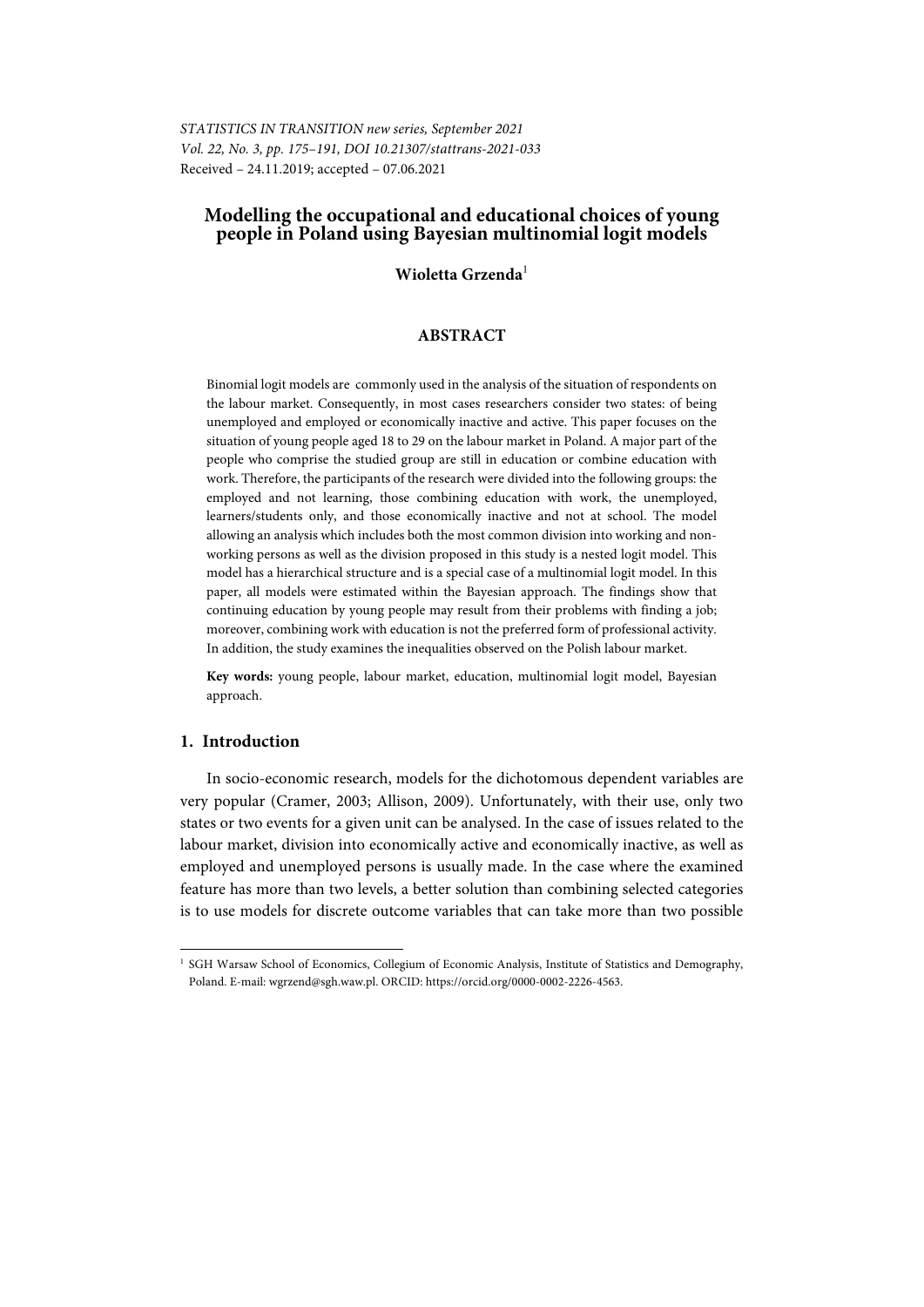values. Among this group of models, two main classes are distinguished: models for ordinal response variables and models for dependent variables with unordered categories. The second group includes: the MultiNomial Logit Model (MNLM), the Conditional Logit Model (CLM), the Mixed Logit Model (MLM) and the Nested Logit Model (NLM) (Cameron and Trivedi, 2005).

The choice of a model depends primarily on whether the independent variables included in the model vary across alternatives or they are the same across alternatives (Cameron and Trivedi, 2005). The standard multinomial logit model can be used when the model takes into account only the features of the individuals studied without taking into account the features of the selected categories. If this assumption is not met, the conditional logit model is used unless both types of features are considered. In the latter case the mixed logit model is used. In addition, according to Stanisz (2016), in order for the standard multinomial model to be used, the categories of the responding variable should be independent and distinguishable for the decision maker. Both the multinomial logit model and the conditional logit model have some limitations regarding the assumption of independence from irrelevant (unrelated) alternatives (IIA). The model in which this assumption can be slightly weakened, and also can take into account the hierarchy of alternatives, is the nested logit model considered in this paper. This model is not widely used due to the problems related to the estimation of its parameters. To avoid these problems, the Bayesian approach and Markov Chain Monte Carlo methods (MCMC) were used in this work (Robert and Casella, 2004).

The purpose of this study is to analyse the occupational and educational choices of young people aged 18 to 29 in Poland. In most studies on this issue, the division of young people into those who have already completed education and those who continue their education, e.g. at a higher level (de Dios Jiménez and Salas-Velasco, 2000), economically active and economically inactive (MRPiPS, 2018) or unemployed and employed (Gallie and Paugam, 2000; Grzenda, 2012; Bieszk-Stolorz and Markowicz, 2013) are considered. The binary divisions presented above can be further detailed. For example, among the economically inactive there are both those who are unwilling to take up employment despite their abilities and young people who remain in the education system and have not started their careers yet. In addition, it is worth considering in the research that young people sometimes combine education with work. Therefore, in this study, the respondents were divided into employed, combining education with work, learners only, and unemployed or persons economically inactive but not being learners. The methodological approach proposed in this work makes it possible to consider in the analysis both a more general division into working and nonworking persons, as well as a more detailed division taking into account education of youth. Information on educational and economic activity of young people in Poland was obtained from the Labour Force Survey (LFS).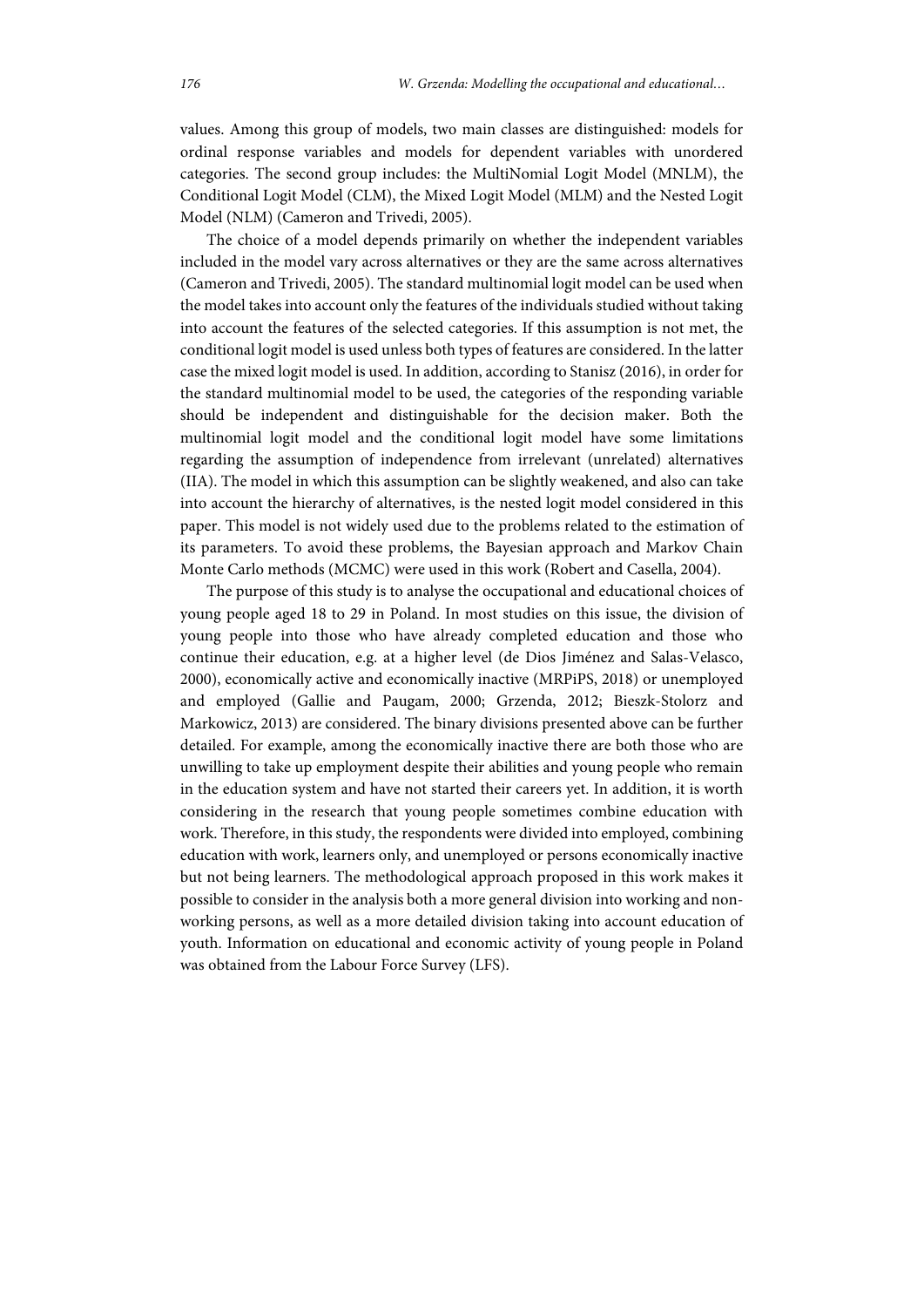The subject addressed in this study is very important because according to many reports (CSO, 2016a; CSO, 2016b; MRPiPS, 2018) the situation of young people on the labour market in Poland is the worst compared to other age groups. In addition, economists are concerned about the growing phenomenon of NEET (not in employment, education or training) (Chłoń-Domińczak and Strawiński, 2013), which affects young people who are neither in education nor working. The consequences of this phenomenon apply to the entire economy as well as to individuals who lose their competence over time. Youth unemployment has also a social dimension, lack of employment negatively affects family and fertility decisions, and, as a result, the demographic situation of the country. Therefore, the identification of factors determining the educational and professional decisions of young people may help identify solutions that may improve the situation of these people on the labour market in Poland.

#### **2. Multinomial models**

Models for unordered categorical dependent variable are also considered as discrete choice models and are most often used in marketing research (Anderson, De Palma and Thisse, 1992). In the case of the binomial logit model, it can be assumed that a given unit has two variants to choose from. Suppose now that the *i*-th unit  $(i = 1, ..., n)$  has to select not two but *J* unordered categories. These categories are mutually exclusive and constitute a whole set of possible selection options for the units under consideration. In the case where the independent variables do not differ for the alternatives considered, a standard multinomial logit model (MNLM) is considered. For this model, the probability of observing the choice by the *i*-th unit  $(i = 1, ..., n)$  of *j*-th category  $(j = 1, ..., J)$  is given by the formula:

$$
p_{ij} = \frac{exp(\mathbf{x}'_i \mathbf{\beta}_j)}{\sum_{k=1}^J exp(\mathbf{x}'_i \mathbf{\beta}_k)}, i = 1, ..., n, j = 1, ..., J,
$$

where **x** denotes the vector of independent variables and  $\beta$  is the vector of parameters. The sum of these probabilities for all categories  $j = 1, ..., j$  is 1.

If the independent variables differ for the alternatives considered, the standard multinomial model cannot be used; the conditional logit model (CLM) is considered then. In the case of this model, the probability of observing the selection of the *j*-th category  $(j = 1, ..., J)$  by the *i*-th unit  $(i = 1, ..., n)$  is given by the formula:

$$
p_{ij} = \frac{exp(\mathbf{x'}_{ij}\mathbf{\beta})}{\sum_{k=1}^{J} exp(\mathbf{x'}_{ik}\mathbf{\beta})}, i = 1, ..., n, j = 1, ..., J.
$$

The combination of both considered models is the mixed logit model (MLM) (Cameron and Trivedi, 2005).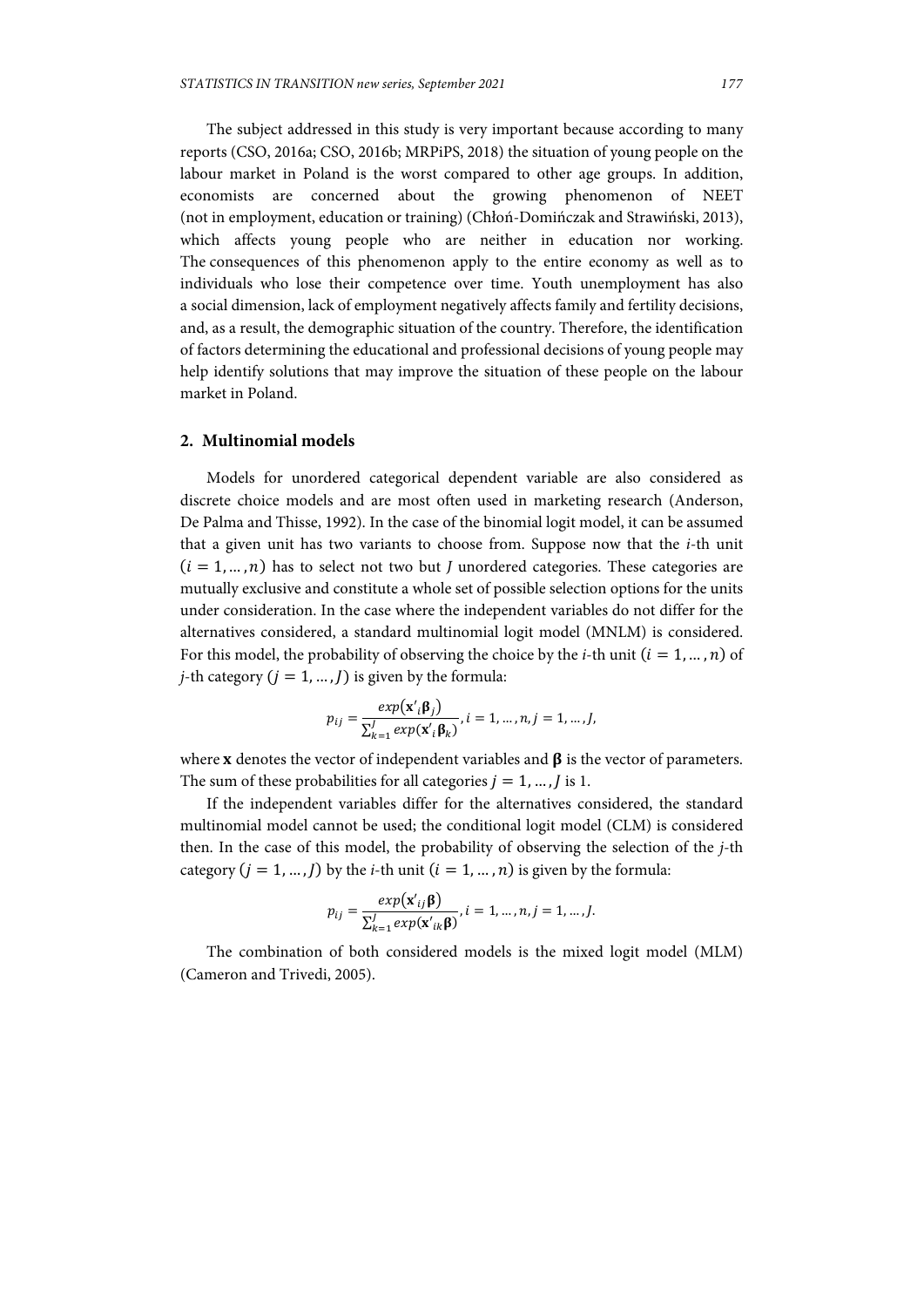The presented models can also be considered more generally in the context of the additive random utility models (ARUM) and discrete choice theory. In this approach, each unit assigns to each category *j* certain utility  $U_i$ ,  $j = 1, ..., J$  and selects the one with the highest utility. Let

$$
U_{ij} = \mathbf{x'}_{ij} \mathbf{\beta} + \varepsilon_{ij}, i = 1, ..., n, j = 1, ..., J,
$$

denote the utility function. By making different assumptions about the random component of utility, different multinomial logit models can be obtained.

In the standard multinomial logit model, the random components  $\varepsilon_i$   $(j = 1, ..., J)$ are independent and identically Gumbel distributed (have the type I extreme-value distribution), with the density function given by the formula:

$$
f(\varepsilon_j) = e^{-\varepsilon_j} \exp(-e^{-\varepsilon_j}), j = 1, \dots, J.
$$

According to assumptions made in (McFadden, 1974), to be able to use a standard logit multinomial model, the categories analysed must meet the assumption of independence from irrelevant alternatives (IIA). This assumption also applies to the conditional logit model. However, it is often not fulfilled. By eliminating or adding one alternative, the quotient of the probability of the categories considered so far often changes. Unfortunately, there are no tests that conclusively determine whether IIA assumption is met. Cheng and Long (2007) have shown that two existing tests by Hausman and McFadden (1984) and Small and Hsiao (1985) can be unreliable. Then the solution may be to use another model, namely the nested logit model (Train, 2009).

The nested logit model has a hierarchical structure. The set of all possible alternatives is divided into the so-called nests so that the assumption of independence from irrelevant alternatives (IIA) is met only in each nest, but it does not have to be met between the nests. Therefore, in the nested logit model, all random components  $\varepsilon_{ij}$  $(j = 1, ..., J)$  do not have to be independent. In addition, instead of the Gumbel distribution, the generalized extreme-value distribution (GEV) is assumed for these components.

Let *K* denote the number of disjoint subsets (nests)  $S_1, S_2, ..., S_K$ , into which the possible alternatives have been divided. Then, the cumulative distribution function for the random components vector  $\boldsymbol{\epsilon}_i = (\epsilon_{i1}, \epsilon_{i2}, ..., \epsilon_{iJ})$ , is given by the formula:

$$
F(\varepsilon_i) = exp\left(-\sum_{k=1}^K \left(\sum_{j\in S_k} exp(-\varepsilon_{ij}/\lambda_k)\right)^{\lambda_k}\right).
$$

Within each of the nests, random components  $\varepsilon_{ij}$   $(j = 1, ..., J)$  are correlated. The  $\lambda_k$  parameter is a function of the correlation coefficient between possible alternatives in the *k*-th nest and is used to measure the correlation between the categories in the nest. The value of 1 for the  $\lambda_k$  parameter means no correlation in the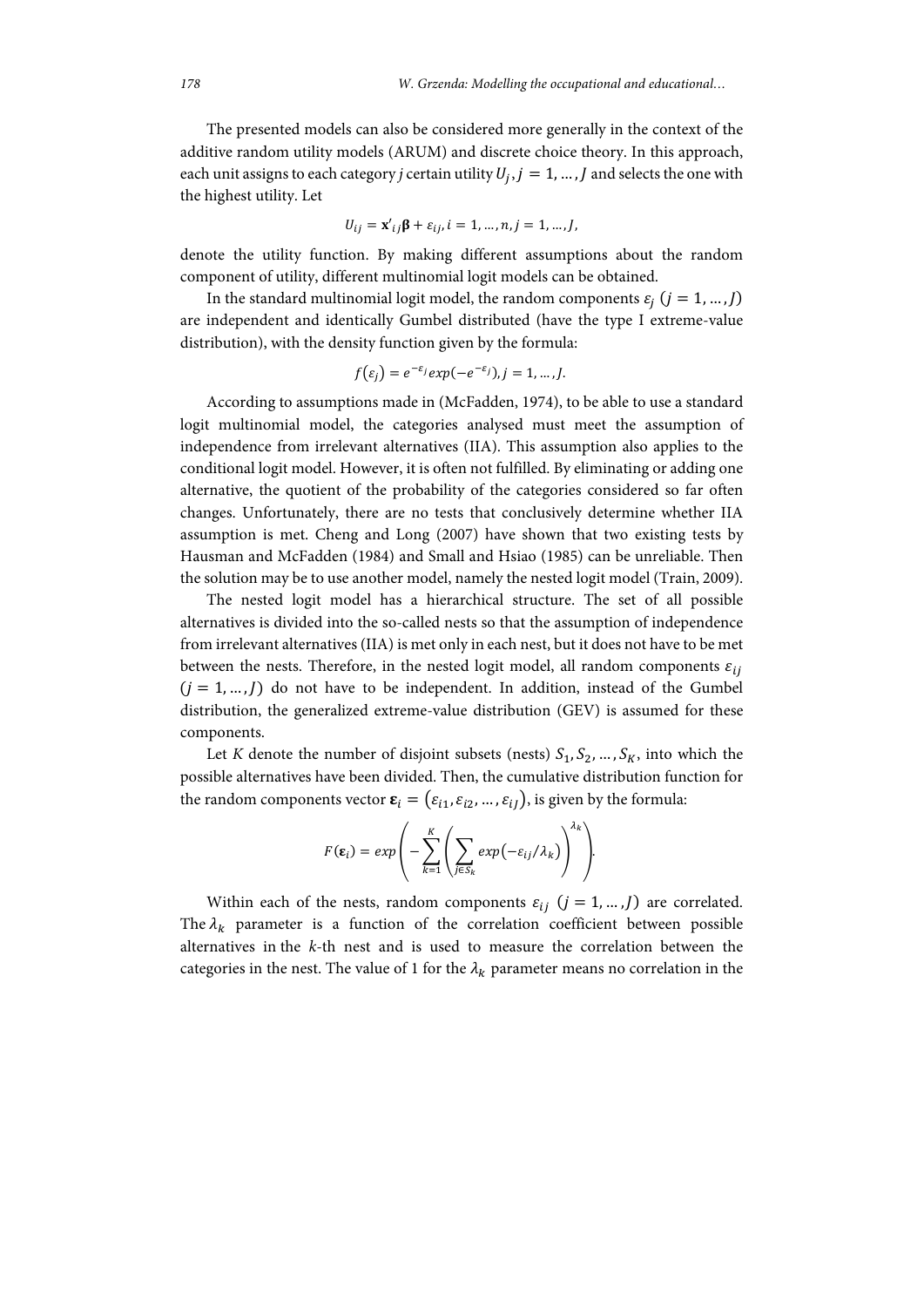*k*-th nest, therefore if the value of this parameter for all nests is 1, then the nested logit model can be replaced with a standard multinomial logit model.

With the previously introduced notation, the choice probability for alternative  $j \in S_k$  by *i*-th  $(i = 1, ..., n)$  unit for the nested logit model is given by the formula:

$$
P(y_{ij} = 1) = \frac{exp(\mathbf{x}_{ij}'\mathbf{\beta}/\lambda_k)(\sum_{m \in S_k} exp(\mathbf{x}_{im}'\mathbf{\beta}/\lambda_k))^{^{\lambda_k - 1}}}{\sum_{l=1}^K (\sum_{m \in S_l} exp(\mathbf{x}_{im}'\mathbf{\beta}/\lambda_l))^{^{\lambda_l}}}
$$

Then, the likelihood function is in the form:

$$
p(\mathbf{y}|\mathbf{\beta},\boldsymbol{\lambda})=\prod_{i=1}^N\prod_{j=1}^J\left(P(y_{ij}=1)\right)^{y_{ij}},
$$

where  $\lambda = (\lambda_1, ..., \lambda_K)$ .

In this article, the Bayesian approach was used to estimate the parameters of the nested logit model (Lahiri and Gao, 2002; Rossi, Allenby and McCulloch, 2005). This approach requires a prior distribution for the vector of coefficient parameters  $\beta$ and the parameter vector  $\lambda$ . For the parameter vector  $\beta$ , depending on the prior information, the most common are flat priors or the normal prior distributions. For the components of the  $\lambda$  parameter vector and for  $a > 0$ , the following prior distribution was used in this paper:

$$
p(\lambda) = \begin{cases} a\lambda^{a-1} \exp(-\lambda^a) & \text{for } \lambda > 0, \\ 0 & \text{for } \lambda \le 0. \end{cases}
$$

Examples of other prior distributions for the parameter vector  $\lambda$  can be found in Lahiri and Gao (2002). This could be, for example, a beta or gamma distribution. Using the notation applied for the nested logit model, the formula for the posterior distribution has the form:

$$
p(\beta, \lambda | \mathbf{y}) \propto p(\mathbf{y} | \beta, \lambda) p(\beta) p(\lambda).
$$

In this paper, Markov Chain Monte Carlo (MCMC) methods were used to determine the marginal posterior distributions, in particular the methods used were the Metropolis algorithm (Gelman, et al., 2000) and the Gamerman algorithm (Gamerman, 1997).

# **3. Reference data**

To analyse the situation of young people on the labour market in Poland, data from the Labour Force Survey (LFS) were used. The LFS is a quarterly panel survey with a rotational sample selection scheme. In this study, the research sample comprised units that were surveyed for two consecutive quarters in 2015. These are people from the samples numbered 63-65 and 67-69. This selection of the sample enabled, *inter alia*,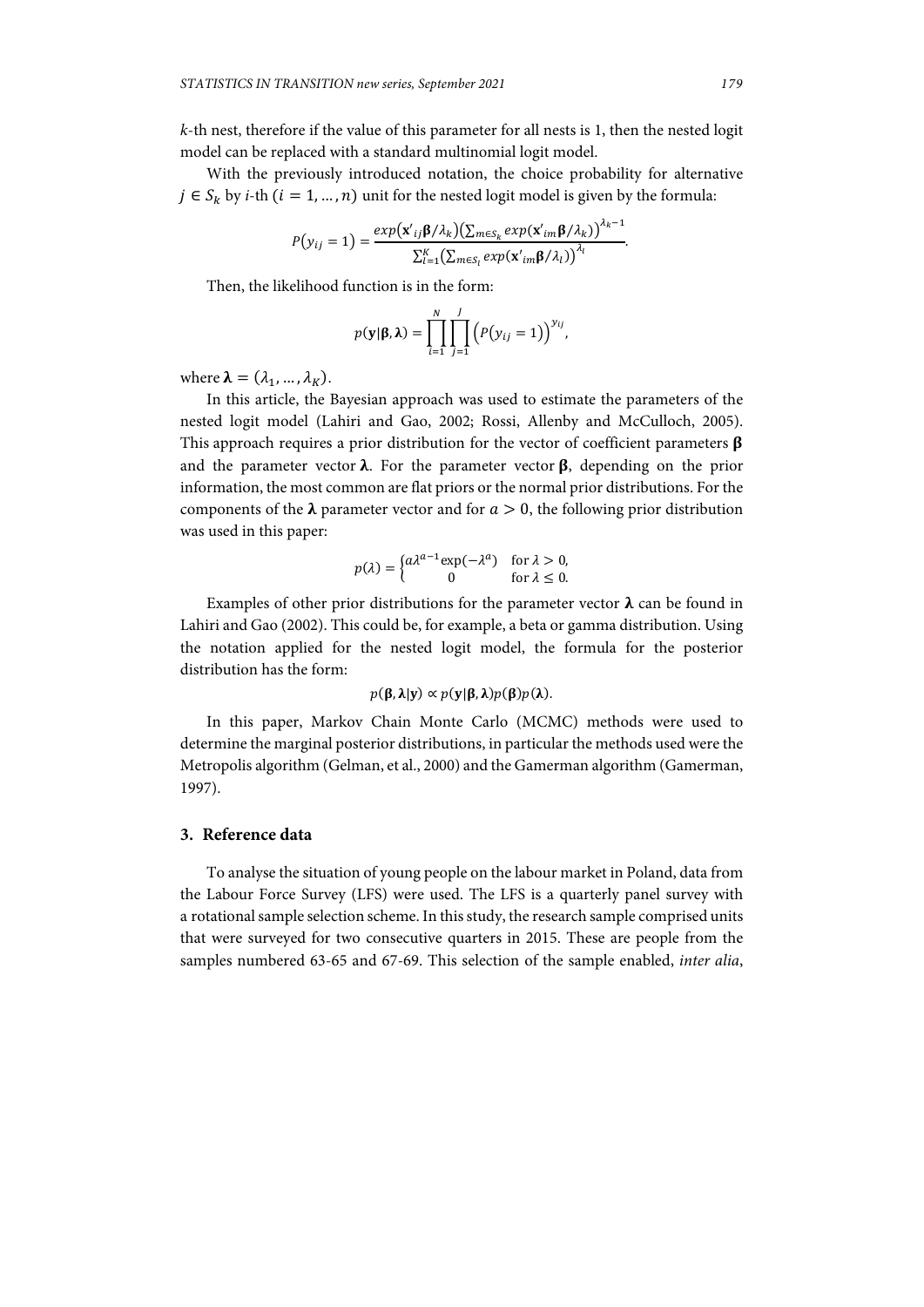verification of the answers given. In the first stage of the analysis, in accordance with the adopted research objective, people aged 18 to 29 were selected from the entire data set, thus separating a sample of 16,144 respondents. Then, the respondents were divided into five categories due to their situation on the labour market:

- 1. only learners/students,
- 2. employed but not being learners,
- 3. combining education with work,
- 4. unemployed persons but economically active,
- 5. economically inactive people but not being learners.

Learners were selected based on question No. 90 (*In the last 4 weeks, including as a last week the week of the survey, were you a student*?). Then, they were divided into people who had a job and those who did not. Having a job as described in this article means doing professional work in accordance with survey question 12 or having a job but temporarily not doing related work, as identified based on the answer to question 13. (Questions: *12. Did you perform work for at least 1 hour, which provided earnings or income in the week under study from Monday to Sunday, or assist in a family business for free?* 13. *Did you have a job in the week under study, but did not perform it temporarily?*). Then, from among persons who did not have a job and did not learn, economically active and economically inactive people were distinguished. Economically active persons mean those who were looking for a job and were ready to take up a job in accordance with survey questions 71 and 79. (*71. In the last 4 weeks including the week of the survey, did you look for a job? 79. Could you take a job in the 2 weeks following the week of the survey?*).

| Variable       | Description                            | Categories                                                    | Percent |
|----------------|----------------------------------------|---------------------------------------------------------------|---------|
| age_group      |                                        | $1 = from 18 to 19 years old$                                 | 17.68   |
|                | Age group at the time<br>of the survey | $2 = from 20 to 24 years old$                                 | 40.96   |
|                |                                        | $3 = from 25 to 29 years old$                                 | 41.35   |
| sex            | <b>Sex</b>                             | $0 =$ woman                                                   | 49.27   |
|                |                                        | $1 = man$                                                     | 50.73   |
| education      | Level of education                     | $1 = higher$                                                  | 22.76   |
|                |                                        | $2 =$ post-secondary and secondary<br>professional            | 22.01   |
|                |                                        | $3 =$ secondary general                                       | 23.19   |
|                |                                        | $4 = \text{basic vocational}$                                 | 12.38   |
|                |                                        | $5 =$ primary school                                          | 19.66   |
| marital status | Marital status                         | $0 =$ unmarried, a widower, a widow,<br>separated or divorced | 78.81   |
|                |                                        | $1 =$ married                                                 | 21.19   |

**Table 1.** A set of potential explanatory variables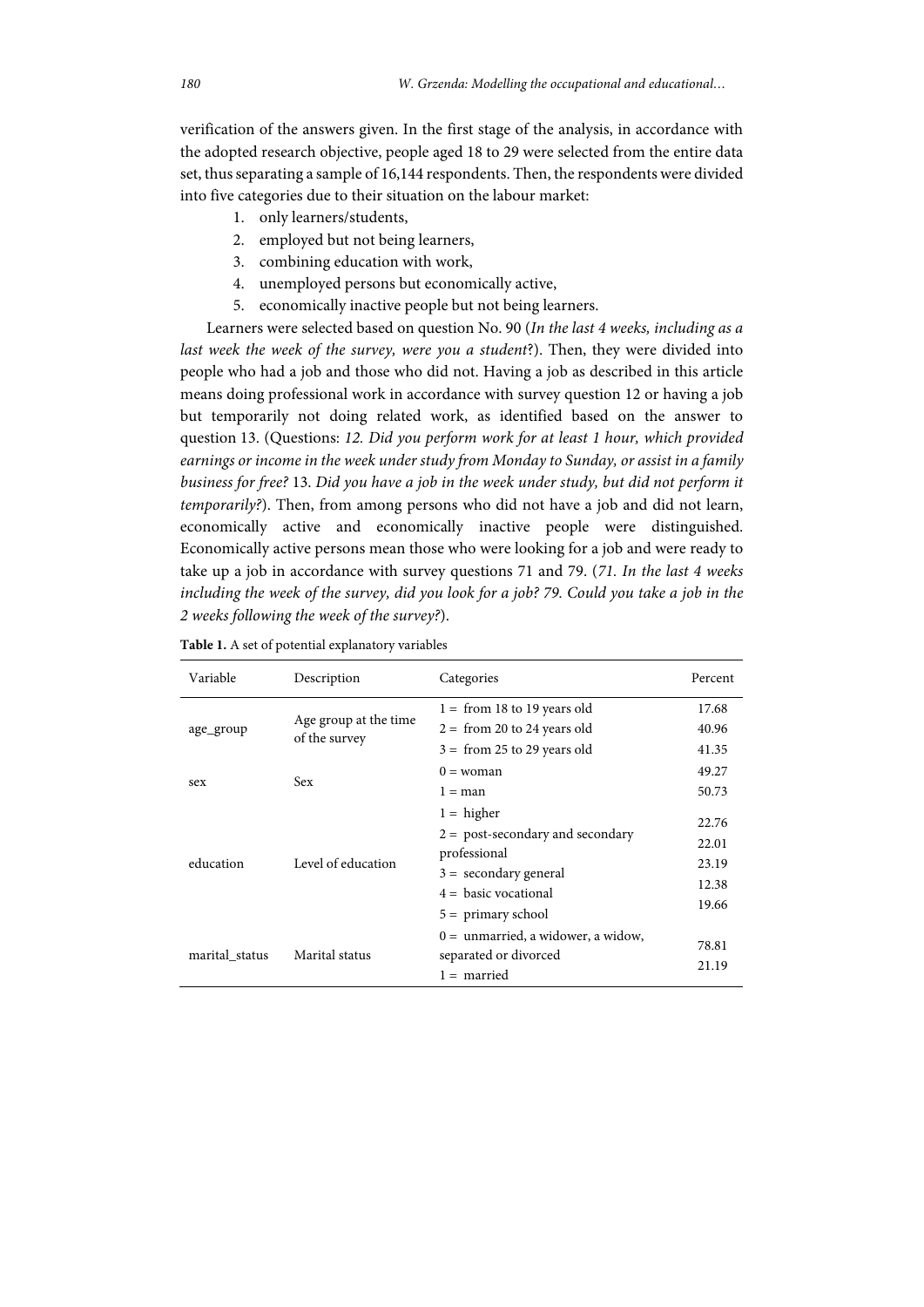| Variable        | Description                                                   | Categories                                                                                                                                                                                                                                                                                                                   | Percent                                            |
|-----------------|---------------------------------------------------------------|------------------------------------------------------------------------------------------------------------------------------------------------------------------------------------------------------------------------------------------------------------------------------------------------------------------------------|----------------------------------------------------|
| child           | The presence of a<br>child under 15 years in<br>the household | $0 = no$<br>$1 = yes$                                                                                                                                                                                                                                                                                                        | 77.87<br>22.13                                     |
| place_residence | Class of place of<br>residence during the<br>survey           | $0 = \text{village}$<br>$1 =$ town                                                                                                                                                                                                                                                                                           | 47.63<br>52.37                                     |
| region          | Region of Poland                                              | 1 = Central Łódzkie, Mazowieckie)<br>2 = Southwest (Dolnośląskie, Opolskie)<br>3 = South (Małopolskie, Šląskie)<br>$4$ = Northwest (Wielkopolskie,<br>Zachodniopomorskie, Lubuskie)<br>5 = North (Kujawsko-Pomorskie,<br>Warmińsko-Mazurskie, Pomorskie)<br>6 = East (Lubelskie, Podkarpackie,<br>Świętokrzyskie, Podlaskie) | 15.03<br>11.92<br>14.33<br>15.04<br>18.14<br>25.55 |

**Table 1.** A set of potential explanatory variables (cont.)

The employed only persons were the largest part of the entire group – 43.99%. Learners constituted 30.22%, among them were both economically inactive and unemployed people. Introducing a more detailed breakdown of learners would mean introducing more values of a dependent variable, and when interpreted against one reference level, it could give hardly clear results. In addition, substantive considerations also had an impact on this division. Namely, this group includes, for example, part-time students who did not enter full-time studies and often have difficulties in determining whether they are not working because they cannot find a job, or because a lot of their time is consumed by studying or it can be an obstacle that they have to attend weekend classes starting on Fridays. The next subgroup includes persons economically inactive but not being learners. The high percentage of economically inactive and not learning persons is worrying as the share of this group is 10.83%. The share of unemployed was 8.46%. Considering the general population in the period under study, it is worth emphasizing that among all the unemployed people aged 18 to 29 accounted for as much as 37.39% (CSO, 2016a). The smallest percentage share was obtained for working and studying people – 6.5%.

Based on the presented breakdown, the dependent variable was constructed. To do this, the last two groups, i.e. groups 4 and 5 were combined into one group: the unemployed and the inactive but not learning. In this way, a group of people unemployed and persons economically inactive but not being learners, which, consider phenomenon of NEET, was then selected as a reference group in the paper. One of the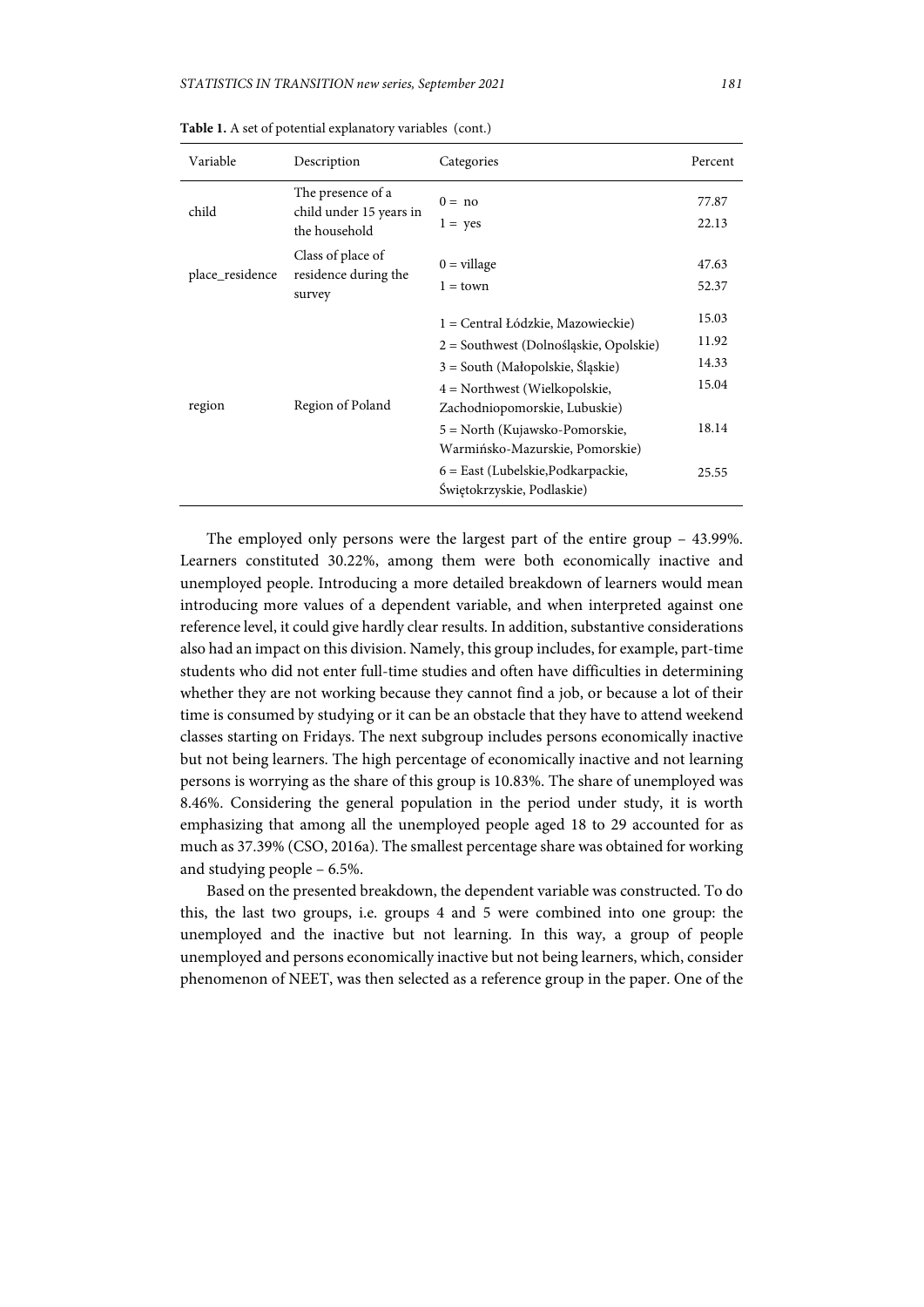research objectives was to analyse the impact of individual characteristics of the respondents on their situation on the labour market. Therefore, a set of potential explanatory variables included in this study was developed, which is presented in Table 1.

# **4. The model estimation**

In the first stage of the analysis, the nested logit model was estimated in the Bayesian approach. Due to the primary division of the surveyed respondents into working and non-working persons, the two-nest model was chosen. The first nest contains both learning and unemployed, and persons economically inactive but not being learners, while the second one employed and people who combine work and education. Taking into account the large sample size, all considered models were estimated using normal non-informative prior distributions. For the parameter vector  $\beta$ , the normal prior distributions with mean equal to 0 and variance equal to 100 were adopted in all models. The formula for the prior distribution for the lambda parameter has been presented in Section 2. In this paper, the Metropolis algorithm (Gelman, et al., 2000) or the Gamerman algorithm (Gamerman, 1997) have been used for sampling from multidimensional distributions, depending on the model under consideration.

The results for the nested logit model are presented in Table 2. The assessment of convergence of generated chains was made using the Geweke test. Based on the results obtained for both models at the significance level of  $\alpha = 0.05$ , the null hypothesis that the obtained chains for the considered parameters of these models are convergent cannot be rejected (Table 2). Two nests were included in the model and none of them was degenerated, therefore posterior values for two lambda parameters were determined. These parameters are used to measure the correlation between alternatives in each nest. The lambda values obtained are less than 1, therefore the nested logit model is a better model for analysing the situation of young people on the labour market in Poland in the examined period, compared to the standard multinomial logit model, because it takes into account the correlation in the considered nests.

Based on the results contained in Table 2, it can be concluded that if the option of non-working and not in education is not considered, then the second option, i.e. employed but not learning is the most important for the respondents, while the second most important one is only learning, in both cases compared to the option of nonworking and not in education. On the other hand, the option of combining education with professional work definitely loses its significance, also compared to the reference option.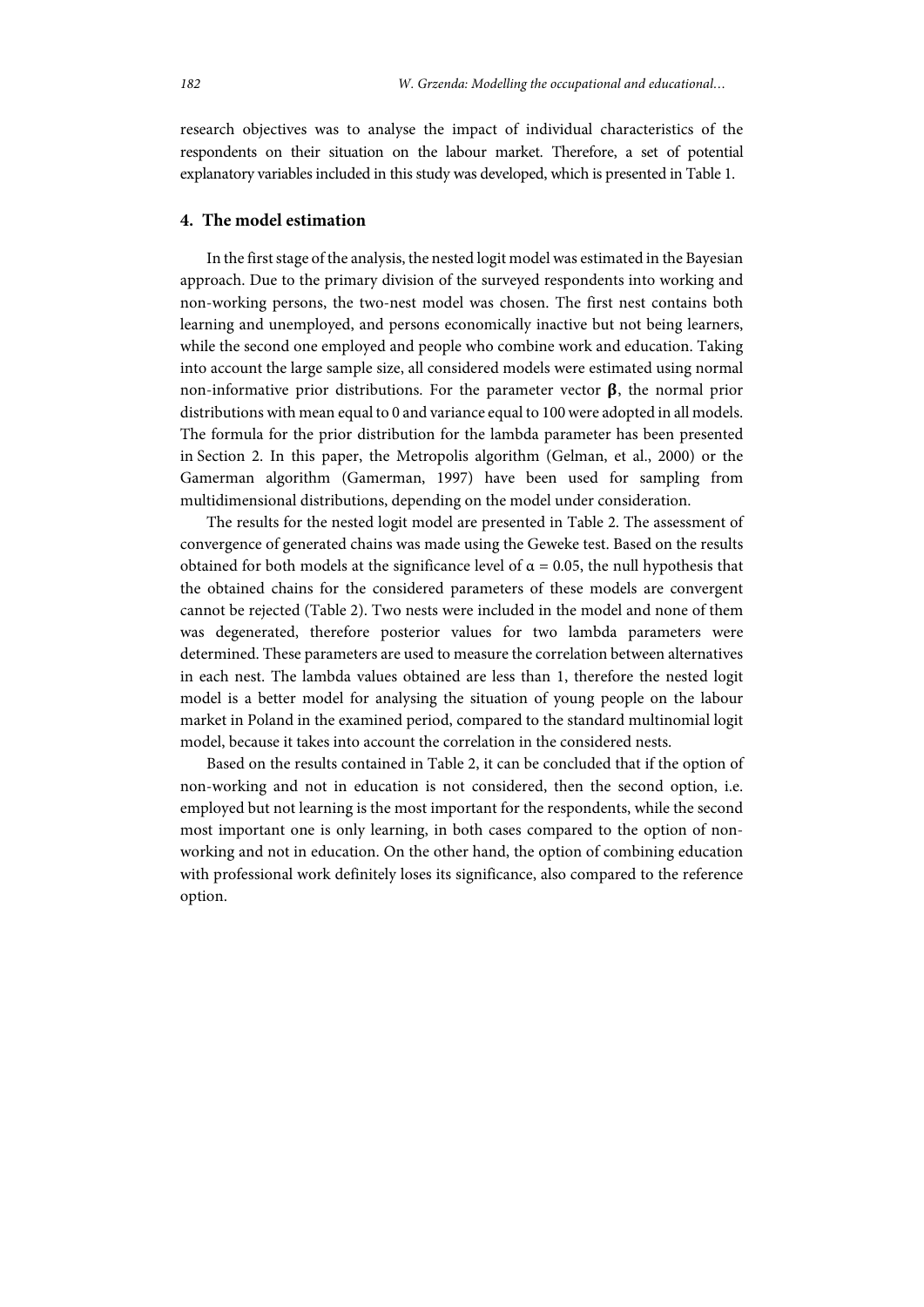|           | Posterior | Posterior                    | Highest probability |        | Geweke diagnostics |            |
|-----------|-----------|------------------------------|---------------------|--------|--------------------|------------|
| Parameter | expected  | density interval<br>standard |                     |        | z                  | $p$ -value |
|           | values    | deviation                    | $(\alpha = 0.05)$   |        |                    |            |
| option 1  | 0.4025    | 0.1577                       | 0.0935              | 0.7055 | 0.4957             | 0.6201     |
| option 2  | 0.7383    | 0.3372                       | 0.0743              | 1.3663 | 0.6567             | 0.5114     |
| option 3  | $-1.0159$ | 0.8474                       | $-2.5516$           | 0.7159 | 1.2513             | 0.2108     |
| lambda 1  | 0.8966    | 0.3483                       | 0.2164              | 1.5690 | 0.4646             | 0.6422     |
| lambda 2  | 0.9172    | 0.3664                       | 0.0294              | 1.5417 | $-1.0613$          | 0.2886     |

**Table 2.** Statistics of the posterior samples and Geweke convergence diagnostics for the nested logit model

In the next stage of the study, attempts were made to estimate the nested logit model with variables describing the characteristics of the respondents. Unfortunately, despite various attempts to improve the quality of generated chains, their convergence could not be achieved. Therefore, a standard multinomial model was considered, which is a generalization of the nested logit model (Allison, 2009). This approach was possible because the independent variables included in the model only describe the characteristics of the respondents and not the characteristics of the alternatives. The results of the estimation are presented in Table 3. This model was estimated under the same initial conditions as adopted in the first model. Prior to the interpretation of the results, the convergence of generated chains was also assessed using the Geweke test. Based on the results obtained, it was found that at the significance level  $\alpha = 0.01$ , the null hypothesis that the obtained chains for the considered parameters of these models are convergent cannot be rejected. Then, the received posterior expected values were interpreted.

In the case of the feature describing the respondent's sex, it was obtained that women, compared to men, were 2.18% less likely to remain in the education system as compared to the option of remaining unemployed or inactive, but not learning. In addition, they had a 58.25% less chance of doing work and a 27.42% less chance of staying in the education system and at the same time working than men, in both cases compared to persons non-working and not in education.

Young people aged 18 and 19 were more than 72 times more likely to remain in the education system, compared to people from the oldest age group 25–29, while people aged 20-24 were about 15 times more likely to remain in the education system compared to the same age group, in both cases compared to the option of persons nonworking and not in education. The youngest and those aged 20–24 had 60.60% and 21.46%, respectively, less chance of having a job than people from the oldest age group. In addition, people aged 18 and 19 had more than 7 times more chances to have a job and remain in the education system compared to people from the oldest age group, while people aged 20 to 24 had these chances four times higher.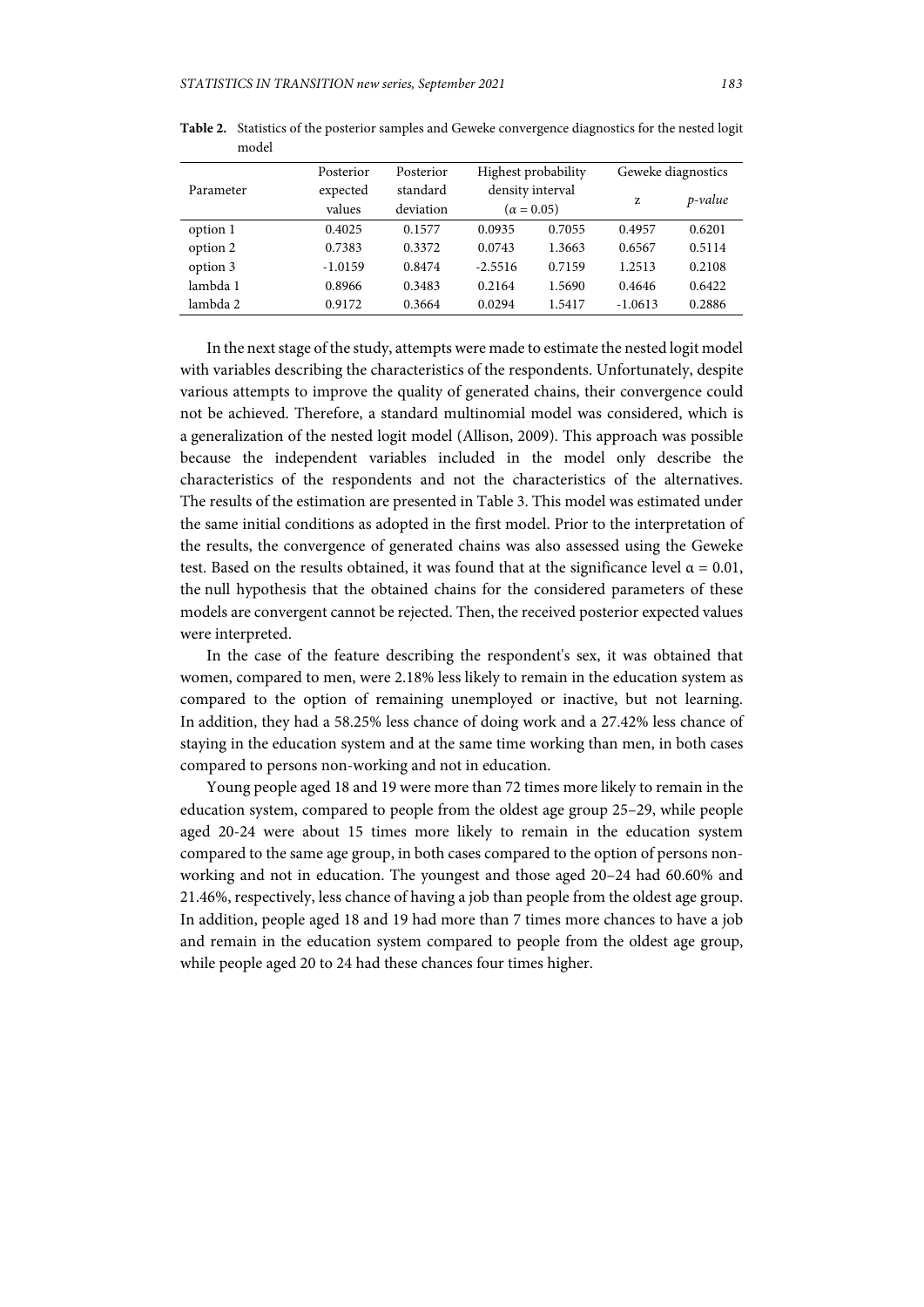Of course, all interpretations presented in the paper remain valid under the assumption of *ceteris paribus*. In addition, in further interpretation of the results obtained, the reference level of the target variable is the same, i.e. we assume that for each of the considered options the reference level is a sum of unemployed and persons economically inactive but not being learners.

Single people were more than six times more likely to remain in the education system than married people, and more than twice as likely to combine work and study compared to married people. However, there were no major differences due to marital status in terms of performing only professional work.

| Parameter         |                | Posterior | Posterior |                   | Highest probability | Geweke diagnostics |         |
|-------------------|----------------|-----------|-----------|-------------------|---------------------|--------------------|---------|
|                   |                | expected  | standard  | density interval  |                     |                    |         |
|                   |                | values    | deviation | $(\alpha = 0.05)$ |                     | z                  | p-value |
| sex 0             | $\mathbf{1}$   | $-0.0220$ | 0.0585    | $-0.1375$         | 0.0918              | 0.1953             | 0.8452  |
| sex 0             | $\overline{2}$ | $-0.8734$ | 0.0482    | $-0.9714$         | $-0.7837$           | $-0.8965$          | 0.3700  |
| sex 0             | 3              | $-0.3205$ | 0.0784    | $-0.4709$         | $-0.1647$           | 0.1490             | 0.8815  |
| age_group 1       | 1              | 4.2766    | 0.1199    | 4.0418            | 4.5087              | 0.2409             | 0.8096  |
| age_group 2       | $\mathbf{1}$   | 2.6963    | 0.0922    | 2.5088            | 2.8724              | 0.3924             | 0.6948  |
| age_group 1       | $\overline{2}$ | $-0.9315$ | 0.1214    | $-1.1637$         | $-0.6913$           | $-0.2102$          | 0.8335  |
| age_group 2       | $\overline{2}$ | $-0.2415$ | 0.0524    | $-0.3445$         | $-0.1386$           | $-0.7510$          | 0.4527  |
| age_group 1       | 3              | 2.0762    | 0.1605    | 1.7528            | 2.3803              | $-0.7171$          | 0.4733  |
| age_group 2       | 3              | 1.3900    | 0.0956    | 1.2001            | 1.5712              | 0.2087             | 0.8347  |
| marital status 0  | 1              | 1.8844    | 0.1347    | 1.6100            | 2.1376              | 0.1940             | 0.8461  |
| marital_status 0  | $\overline{2}$ | $-0.0004$ | 0.0606    | $-0.1139$         | 0.1218              | 0.5431             | 0.5871  |
| marital_status 0  | 3              | 0.7593    | 0.1152    | 0.5345            | 0.9834              | $-0.8147$          | 0.4152  |
| education 1       | $\mathbf{1}$   | 1.1135    | 0.1090    | 0.8954            | 1.3210              | $-0.8506$          | 0.3950  |
| education 2       | 1              | $-0.5467$ | 0.0960    | $-0.7313$         | $-0.3558$           | 0.4423             | 0.6583  |
| education 3       | $\mathbf{1}$   | 0.8835    | 0.0891    | 0.7035            | 1.0521              | $-0.6394$          | 0.5226  |
| education 4       | 1              | $-2.3453$ | 0.1294    | $-2.6017$         | $-2.1006$           | $-0.7995$          | 0.4240  |
| education 1       | $\overline{2}$ | 2.0446    | 0.0900    | 1.8702            | 2.2228              | $-0.6612$          | 0.5085  |
| education 2       | $\overline{c}$ | 1.4084    | 0.0839    | 1.2459            | 1.5712              | $-1.3094$          | 0.1904  |
| education 3       | $\overline{c}$ | 1.0270    | 0.0891    | 0.8618            | 1.2082              | $-0.0209$          | 0.9834  |
| education 4       | $\overline{2}$ | 0.9030    | 0.0856    | 0.7361            | 1.0753              | $-0.4503$          | 0.6525  |
| education 1       | 3              | 2.4821    | 0.1550    | 2.1858            | 2.7869              | $-0.8424$          | 0.3996  |
| education 2       | 3              | 1.0031    | 0.1491    | 0.7126            | 1.2938              | $-1.0947$          | 0.2737  |
| education 3       | 3              | 1.5160    | 0.1429    | 1.2411            | 1.7987              | $-0.3626$          | 0.7169  |
| education 4       | 3              | $-0.4994$ | 0.1857    | $-0.8590$         | $-0.1374$           | 0.3333             | 0.7389  |
| child 0           | $\mathbf{1}$   | 0.0519    | 0.0967    | $-0.1373$         | 0.2364              | $-0.1032$          | 0.9178  |
| child 0           | $\overline{2}$ | $-0.6439$ | 0.0614    | $-0.7656$         | $-0.5236$           | 0.7671             | 0.4430  |
| child 0           | 3              | $-0.8808$ | 0.0988    | $-1.0697$         | $-0.6886$           | 0.7285             | 0.4663  |
| place_residence 0 | $\mathbf{1}$   | $-0.3460$ | 0.0584    | $-0.4582$         | $-0.2324$           | $-0.3128$          | 0.7544  |
| place_residence 0 | $\overline{2}$ | 0.0440    | 0.0473    | $-0.0522$         | 0.1332              | $-0.3450$          | 0.7301  |

**Table 3.** Statistics of the posterior samples and Geweke convergence diagnostics for the multinomial logit model with variable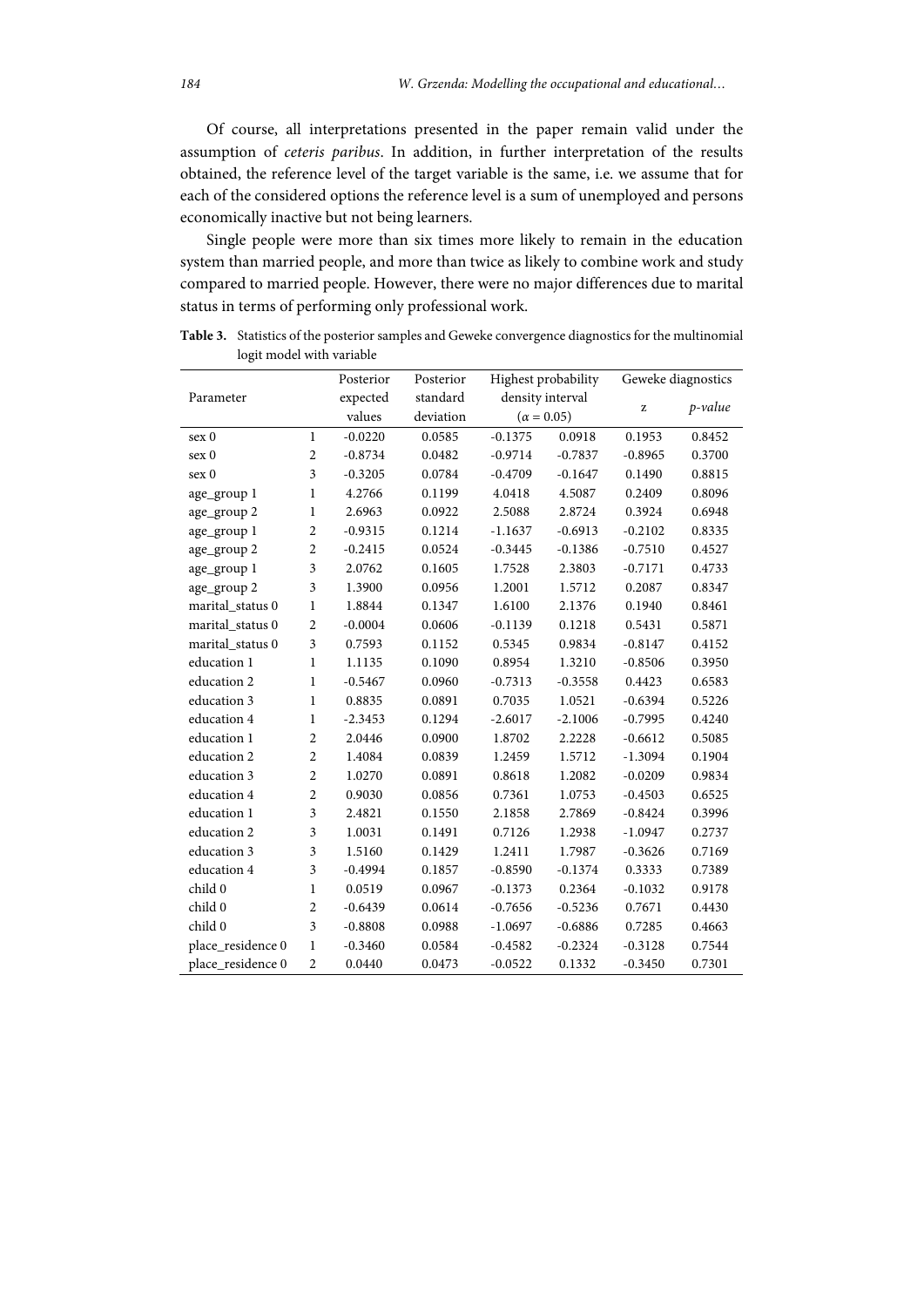|                   |                | Posterior | Posterior | Highest probability                   |           | Geweke diagnostics |            |
|-------------------|----------------|-----------|-----------|---------------------------------------|-----------|--------------------|------------|
| Parameter         |                | expected  | standard  | density interval<br>$(\alpha = 0.05)$ |           | z                  | $p$ -value |
|                   |                | values    | deviation |                                       |           |                    |            |
| place_residence 0 | 3              | $-0.2625$ | 0.0798    | $-0.4181$                             | $-0.1079$ | $-2.4367$          | 0.0148     |
| region 1          | 1              | 0.1133    | 0.0919    | $-0.0664$                             | 0.2927    | 1.3343             | 0.1821     |
| region 2          | 1              | $-0.0421$ | 0.0971    | $-0.2329$                             | 0.1488    | $-0.1950$          | 0.8454     |
| region 3          | 1              | 0.2145    | 0.0938    | 0.0263                                | 0.3925    | 0.1968             | 0.8440     |
| region 4          | $\mathbf{1}$   | $-0.0856$ | 0.0903    | $-0.2702$                             | 0.0819    | 1.1744             | 0.2402     |
| region 5          | 1              | $-0.2119$ | 0.0847    | $-0.3766$                             | $-0.0457$ | $-0.6986$          | 0.4848     |
| region 1          | 2              | 0.5751    | 0.0751    | 0.4310                                | 0.7237    | $-0.4479$          | 0.6542     |
| region 2          | 2              | 0.4017    | 0.0786    | 0.2486                                | 0.5566    | $-0.8153$          | 0.4149     |
| region 3          | $\overline{2}$ | 0.4922    | 0.0765    | 0.3412                                | 0.6410    | 0.6756             | 0.4993     |
| region 4          | $\overline{2}$ | 0.4283    | 0.0724    | 0.2867                                | 0.5681    | 0.8986             | 0.3688     |
| region 5          | $\overline{2}$ | 0.2772    | 0.0687    | 0.1437                                | 0.4110    | 0.7898             | 0.4297     |
| region 1          | 3              | 0.5633    | 0.1233    | 0.3302                                | 0.8084    | 0.6649             | 0.5061     |
| region 2          | 3              | 0.4660    | 0.1310    | 0.2130                                | 0.7237    | $-1.3811$          | 0.1672     |
| region 3          | 3              | 0.4651    | 0.1291    | 0.2152                                | 0.7202    | 0.7235             | 0.4694     |
| region 4          | 3              | 0.4529    | 0.1211    | 0.2223                                | 0.6948    | $-0.4774$          | 0.6330     |
| region 5          | 3              | 0.3632    | 0.1141    | 0.1431                                | 0.5893    | 0.7771             | 0.4371     |

**Table 3.** Statistics of the posterior samples and Geweke convergence diagnostics for the multinomial logit model with variable (cont.)

People with higher education had three times more chances to remain only in the education system than people with basic education, for people with post-secondary and secondary vocational education these chances were 42.11% lower, for people with general secondary education the chances were over twice as large, and 90.42% less for people with basic vocational education. Chances for performing only professional work were more than seven times higher for people with higher education, four times higher for people with post-secondary and secondary vocational education, more than twice higher for people with general secondary education and basic vocational education, in each case compared to persons with basic education. The chances of combining education with work were more than eleven times higher for people with higher education, more than twice as high for people with post-secondary and secondary vocational education, more than four times higher for people with general secondary education and 39.31% lower for people with basic vocational education. In each case, compared to people with basic education.

For the variable describing the presence of a child under the age of 15 in a household in which the respondent or his/her spouse is its head, it was obtained that the lack of a child was only associated with a 5.32% increase in the chances of staying in the education system, compared to persons residing in households, in which a child or children were present. On the other hand, the chances of only working and combining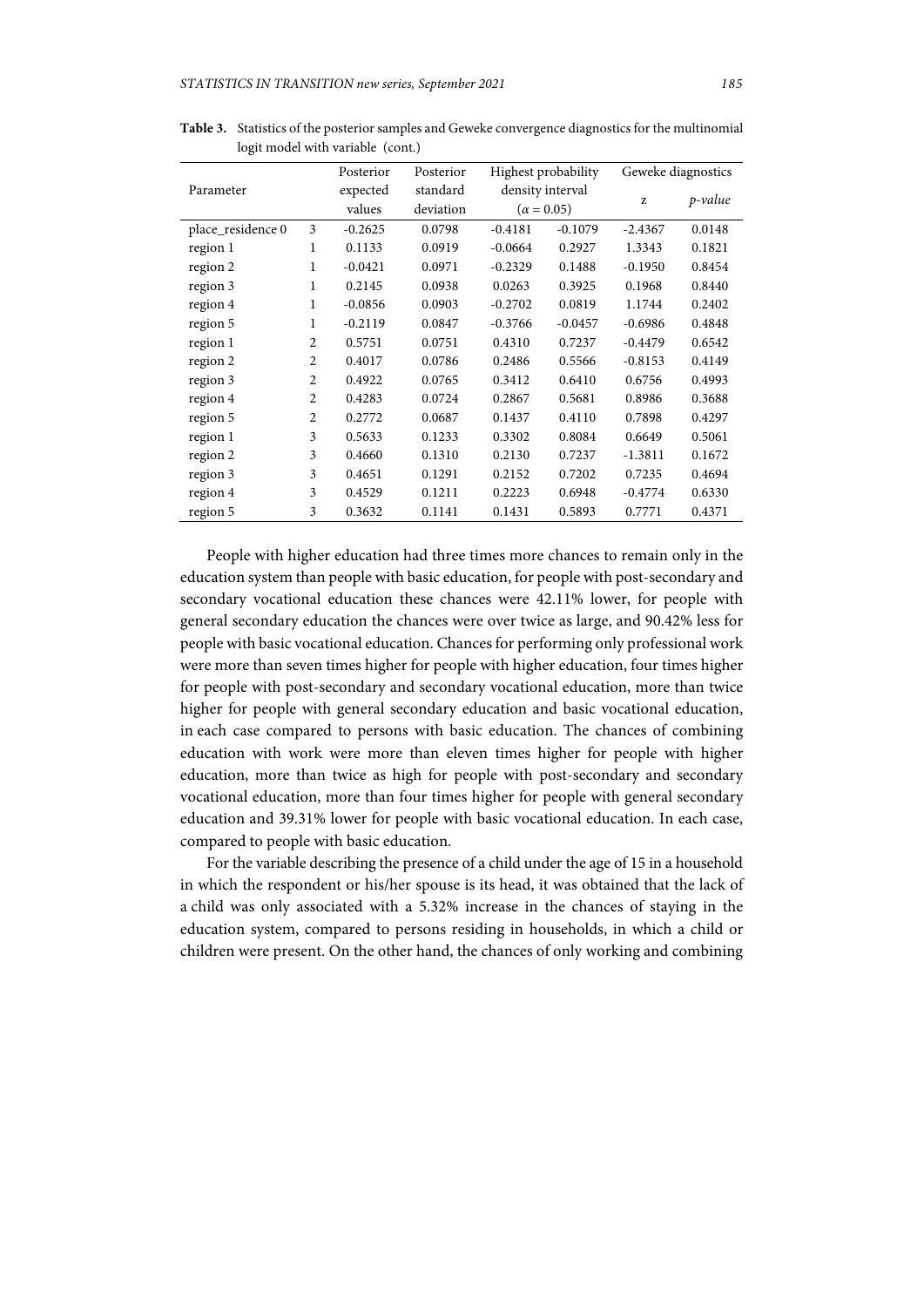education with work were about 50% lower for these people, also compared to people living in households with children.

People living in the countryside had 29.25% less chance of staying only in the education system compared to urban residents. In addition, they were more than four times more likely to work only and had 23.09% less chance to combine education with work, in both cases compared to young people living in cities.

Comparing the eastern region to other regions of Poland, it was found that the inhabitants of each of them had at least 31% greater chances of only working and combining education with work compared to the inhabitants of the eastern region. In addition, residents of the central (Łódzkie, Mazowieckie) and southern (Małopolskie, Śląskie) regions were more likely to remain in the education system only, by 12% and 23%, respectively, compared to the eastern region. In other regions, these chances were lower compared to the eastern region, with the smallest chance of remaining only in the education system obtained for the northern region.

### **5. Conclusions**

The occupational and educational choices of young people depend on many different factors related to both individual characteristics of these people including their work motivation (Davidescu, Roman, Strat and Mosora, 2019) as well as the socioeconomic situation of a country. This work focuses on this first group of factors except for work motivation, due to the lack of relevant data for Poland in this regard. For modelling, the multinomial logit model, and its special case, i.e. the nested logit model (Allison, 2009) were chosen. Using the latter model, it was possible to take into account the hierarchical division of young people due to their status on the labour market as well as their education. However, as far as the analysis of the impact of the individual characteristics of the respondents on their occupational and educational choices is concerned, the standard multinomial model turned out to be the better model.

According to the human capital theory, the wage differences among occupations and the ability to learn during education are the main factors influencing occupational and educational choices of young people (Dale, 2009). What follows from our study is that young people in Poland prefer to focus mainly on working and to a lower extent on education. This may be associated with high opportunity costs of higher education, mainly foregone earnings. Combining education with work is not their preferred form of economic activity too. It can, therefore, be concluded that remaining in the education system is associated with the inability to find a suitable job, or with the prospect of getting a better job after obtaining higher education. Given the current massification of higher education (Jasiński, Bożykowski, Chłoń-Domińczak, Zając and Żółtak, 2017),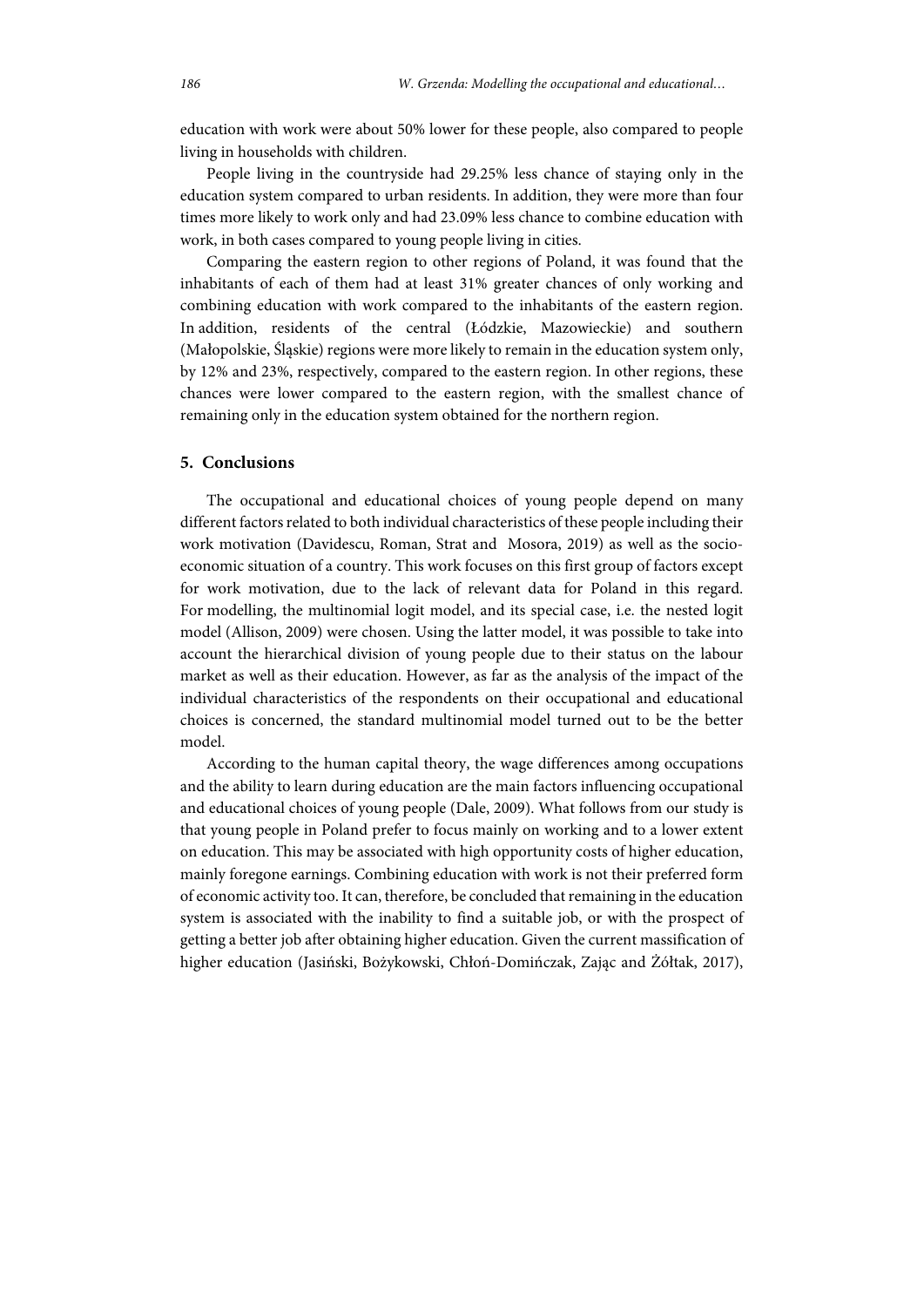it is important to look for other solutions to improve the situation of young people on the labour market in Poland. Importantly, the professional situation of this age group is the worst compared to other age groups (CSO, 2016b).

In recent years, in Poland, the approach of young people to the balance between learning and work has been constantly changing. In this paper, we have shown to what extent this approach depends on their age too. It was found that people from the youngest age group from 18 to 19 years old had the best chance of remaining only in the education system, these people also had the least chance of being employed in comparison with people aged 25 to 29. Moreover, the people who most often combined work and study also belonged to the youngest age group, for the next age group, i.e. persons aged from 20 to 24, these chances were almost two times lower. The obtained result may be slightly disturbing in the face of "lifelong learning" widely promoted in the European Union. On the other hand, it is difficult to say unequivocally whether the experience of combining education and employment in youth may facilitate lifelong learning or it is a factor discouraging from pursuing further learning. However, many people from this age group decide to continue to combine both work and study as they are aware of the need of further education (Brooks, 2006).

According to G.S Becker (1991), the main determinant of the economic activity of an individual is education. Our empirical evidence suggests that people with higher education as well as post-secondary and secondary vocational education have greater chance of having a job compared to persons with basic education. On the other hand, people with general secondary education most often combined work and education, such a combination was least often among people with basic vocational education. People who had basic vocational education most often ended their educational activity at this stage. According to Jasiński, Bożykowski, Chłoń-Domińczak, Zając and Żółtak (2017), young people should choose carefully their educational pathway because the employment chances of university graduates in Poland depend on the study area, moreover they also change over time. In the context of combining work and learning they indicated that prior experience in the labour market has an impact on employment chances, but only in the first months after graduation.

The social inequalities in the labour market, including inequalities due to gender (Becker, 2010), have been a challenge for many labour markets in Europe. Our study indicates that during the period considered in Poland women had less chance of employment compared to men, and even less chance to combine education with work. According to Castellano and Rocca (2017,) education is the most important factor determining the gender gap in the labour market. In Poland, women are better educated than men. Therefore, we can agree with Castellano and Rocca that gender inequalities in the labour markets may depend on cultural factors, too. Moreover, as expected, single people were more likely to remain in the education system than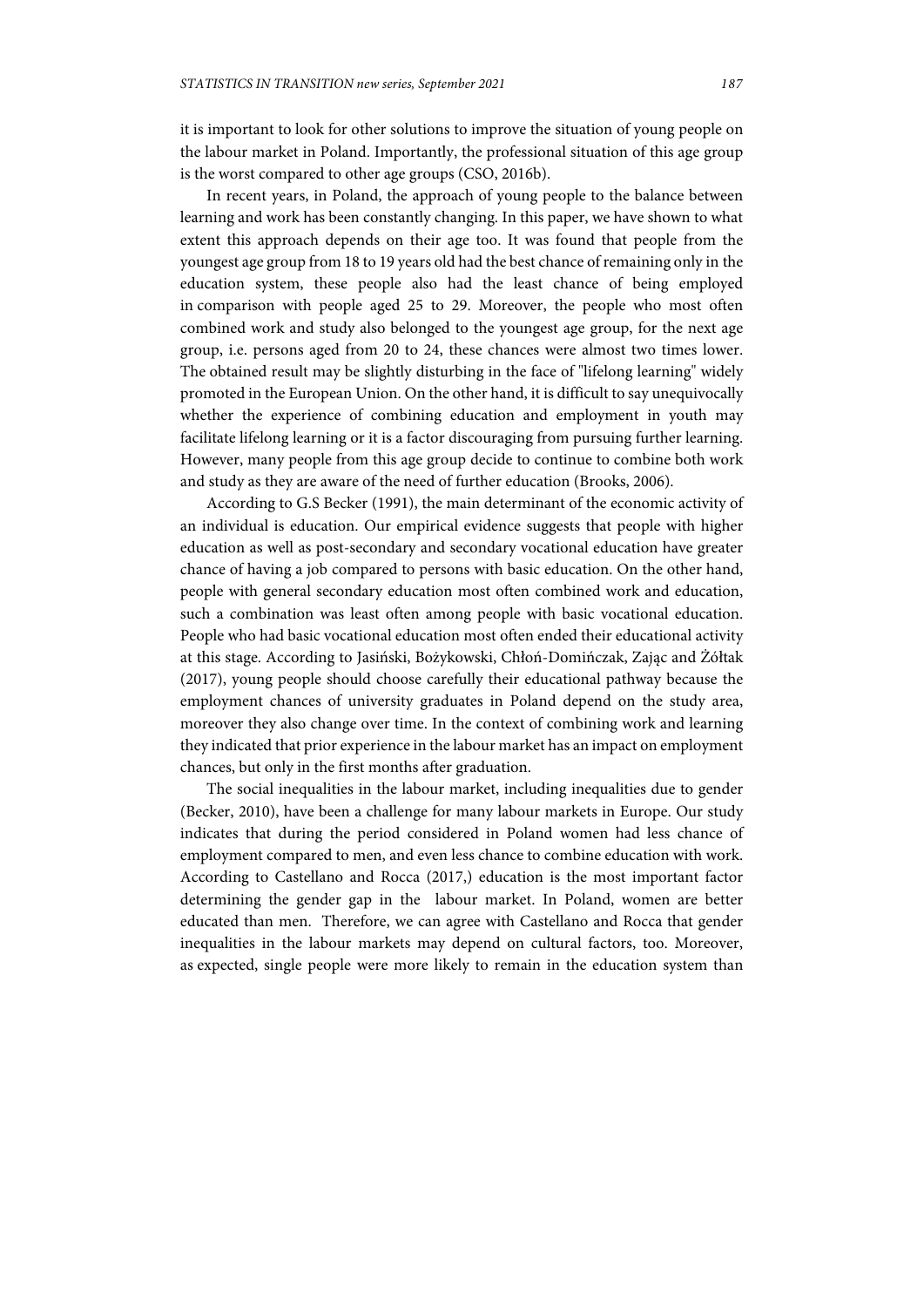married people, and they were also more likely to combine work with education. In the case of respondents working only, there were no major differences due to marital status. In the context of having a family, it was found that having a child is no longer a major problem with continuing education and is also conducive to greater professional activity. According to other studies (Michaud and Tatsiramos, 2011), having a child mainly affects women's employment, but the effects of this influence vary from country to country. Based on one of the latest studies on Polish women (Grzenda, 2019), it was found that the differences in the professional careers of women without children and having children are becoming smaller.

Considering access to education of young people living in cities and in the countryside, the results of other studies have been confirmed (Kołaczek, 2005), according to which at the primary level of compulsory education there are no differences in access to education between cities and villages, these differences are only revealed at a secondary and higher level. In this study, it was found that rural residents had less chance of continuing education, as well as combining work with education, but these differences did not exceed 30% compared to young people living in cities. Given territorial division it was observed that in comparison with the inhabitants of the eastern region of Poland, the inhabitants of all other regions had a greater chance of employment as well as combining work with education. In addition, the inhabitants of the central and southern regions, in which larger scientific centres are concentrated, had a better chance of staying only in the education system compared to the eastern region.

The research methods proposed in this paper made it possible to determine the impact of individual characteristics of young people in Poland on their occupational and educational choices. In addition, our contribution to research in this area consisted of including in the model as many as four different states of their activity: employed but not learning; combining education with work; only learners/students; unemployed and persons economically inactive but not being learners. This provided new insight into how young people enter the labour market in Poland.

#### **Acknowledgements**

This paper was presented on the MSA 2019 conference which financed its publication. Organization of the international conference "Multivariate Statistical Analysis 2019" (MSA 2019) was supported from resources for popularization of scientific activities of the Minister of Science and Higher Education in the framework of agreement No. 712/P-DUN/202019.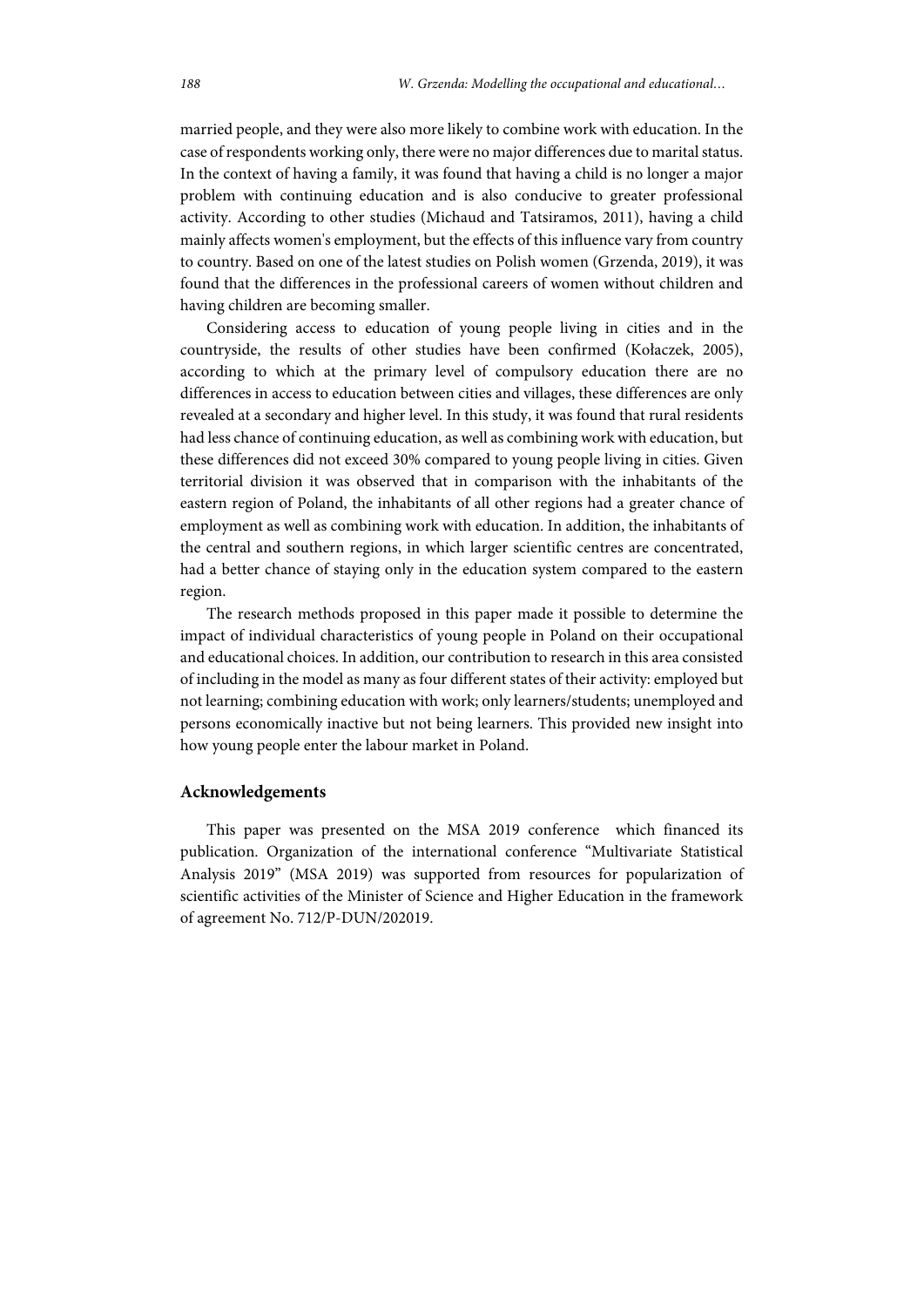This study has been prepared as part of the project granted by the National Science Centre, Poland, entitled "The modelling of parallel family and occupational careers with Bayesian methods" (2015/17/B/HS4/02064).

### **References**

- Allison, P. D., (2009). Logistic Regression Using the SAS<sup>®</sup>. Theory and Application. 8th ed. Cary, NC: SAS Institute Inc.
- Anderson, S. P., De Palma, A. and Thisse, J. F., (1992). Discrete choice theory of product differentiation. Massachusetts: The MIT Press.
- Becker, G. S., (1991). A Treatise on the Family. Cambridge: Harvard University Press.
- Becker, G. S., (2010). The Economics of Discrimination. USA: University of Chicago Press.
- Bieszk-Stolorz, B., Markowicz, I., (2013). Men's and Women's Economic Activity in Poland. Acta Universitatis Lodziensis. Folia Oeconomica, 285, pp. 221–227.
- Brooks, R., (2006). Learning and work in the lives of young adults. International Journal of Lifelong Education, 25(3), pp. 271–289.
- Cameron, A. C., Trivedi, P. K., (2005). Microeconometrics: methods and applications. Cambridge: Cambridge University Press.
- Castellano, R., Rocca, A., (2017). The dynamic of the gender gap in the European labour market in the years of economic crisis. Quality & Quantity, 51(3), pp. 1337–1357.
- Cheng, S., Long, J. S., (2007). Testing for IIA in the multinomial logit model. Sociological Methods & Research, 35(4), pp. 583–600.
- Chłoń-Domińczak, A. and Strawiński, P., (2013). Wchodzenie osób młodych na rynek pracy w Polsce. In Proceedings of the 9th Congress of Polish Economists, pp. 28–29.
- Cramer, J. S., 2003. Logit Models from Economics and Other Fields. Cambridge: Cambridge University Press.
- Central Statistical Office of Poland, (2016a). Aktywność ekonomiczna ludności Polski w latach 2013 – 2015. Warszawa: CSO.
- Central Statistical Office of Poland, (2016b). Monitoring Rynku Pracy, Kwartalna informacja o rynku pracy. Warszawa: CSO.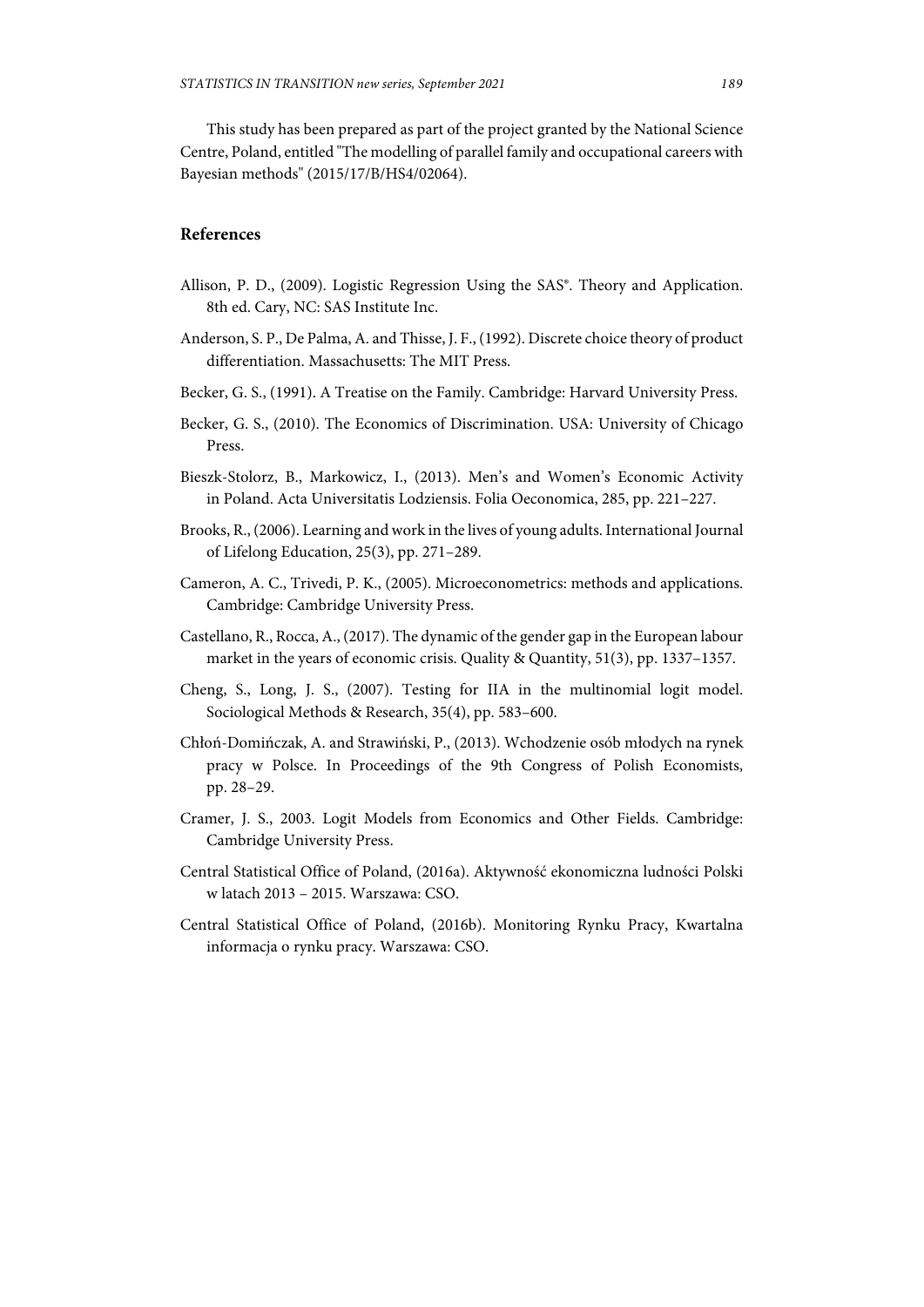- Dale, K., (2009). Household skills and low wages. Journal of Population Economics, 22(4), pp. 1025–1038.
- Davidescu, A. A. M., Roman, M., Strat, V. A. and Mosora, M., (2019). Regional sustainability, individual expectations and work motivation: A multilevel analysis. Sustainability, 11(12), 3331.
- de Dios Jiménez, J., Salas-Velasco, M., (2000). Modeling educational choices. A binomial logit model applied to the demand for higher education. Higher Education, 40(3), pp. 293–311.
- Gallie, D., Paugam, S. eds., (2000). Welfare regimes and the experience of unemployment in Europe. Oxford: OUP Oxford.
- Gamerman, D., (1997). Sampling from the posterior distribution in generalized linear mixed models. Statistics and Computing, 7(1), pp. 57–68.
- Gelman, A., Carlin, J. B., Stern, H. S. and Rubin, D. B., (2000). Bayesian Data Analysis. London: Chapman & Hall/CRC.
- Grzenda, W., (2012). Badanie determinant pozostawania bez pracy osób młodych z wykorzystaniem semiparametrycznego modelu Coxa. Przegląd Statystyczny, 59(1), pp. 123–139.
- Grzenda, W., (2019). Modelowanie karier zawodowej i rodzinnej z wykorzystaniem podejścia bayesowskiego. Warszawa: Wydawnictwo Naukowe PWN.
- Hausman, J., McFadden, D., (1984). Specification tests for the multinomial logit model. Econometrica, 52, pp. 1219–1240.
- Hsiao, C., Small, K., (1985). Multinomial logit specification tests. International economic review, 26(3), pp. 619–627.
- Jasiński, M., Bożykowski, M., Chłoń-Domińczak, A., Zając, T. and Żółtak, M., (2017). Who gets a job after graduation? Factors affecting the early career employment chances of higher education graduates in Poland. Edukacja Quarterly, 143(4).
- Kołaczek, B., (2005). Podstawowe uwarunkowania społeczne dostępu młodzieży do kształcenia. Polityka Społeczna, 1.
- Lahiri, K., Gao, J., (2002). Bayesian Analysis of Nested Logit Model by Markov Chain Monte Carlo. Journal of Econometrics, 11, pp. 103–133.
- McFadden, D., (1978). Modelling the Choice of Residential Location. In: A. Karlqvist, L. Lundqvist, F. Snickars, and J. Weibull, eds. Spatial Interaction Theory and Planning Models. Amsterdam: North-Holland, pp. 75–96.